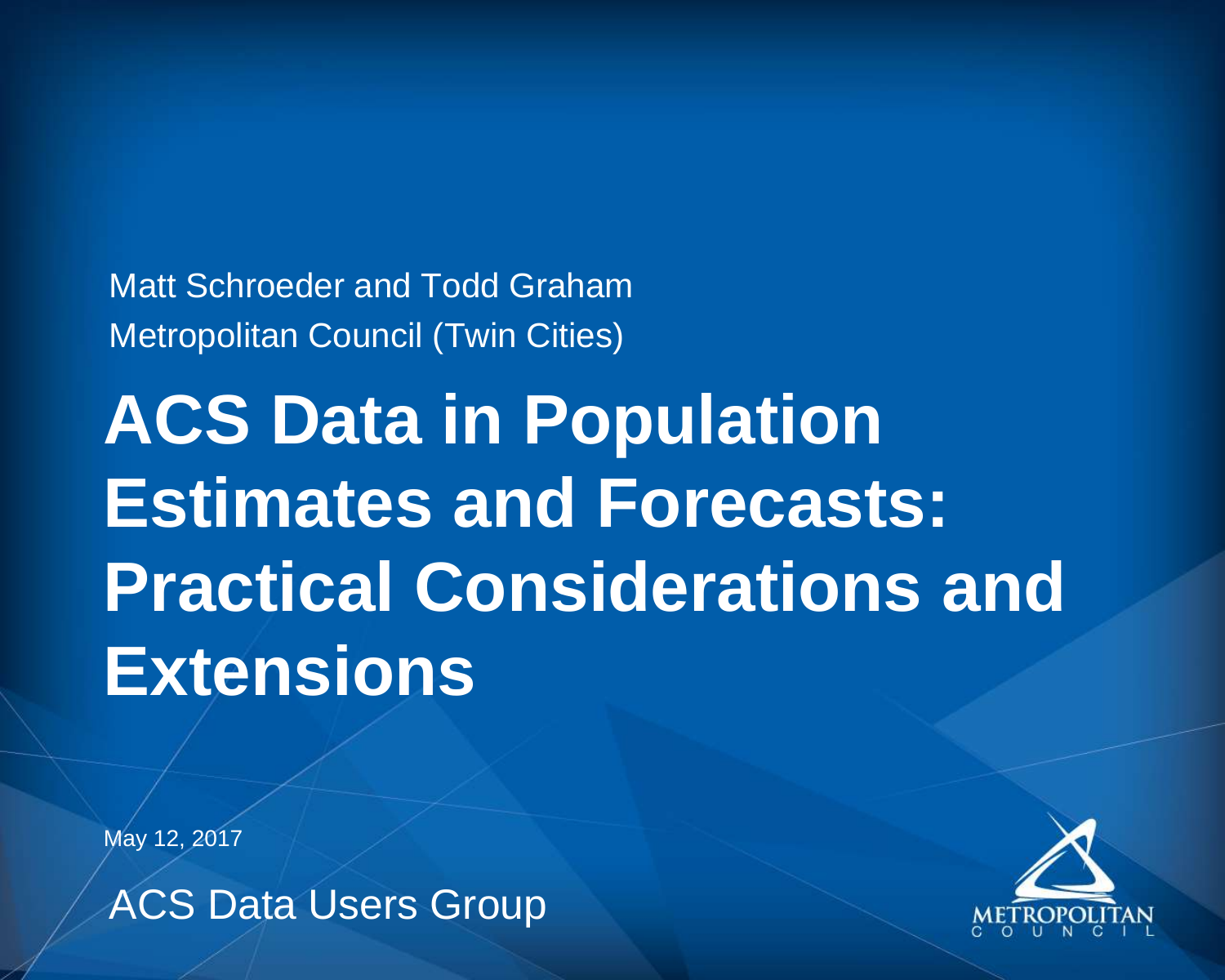#### **Estimates overview**

How many **housing units**?

How many **households**?

#### How many **people**?





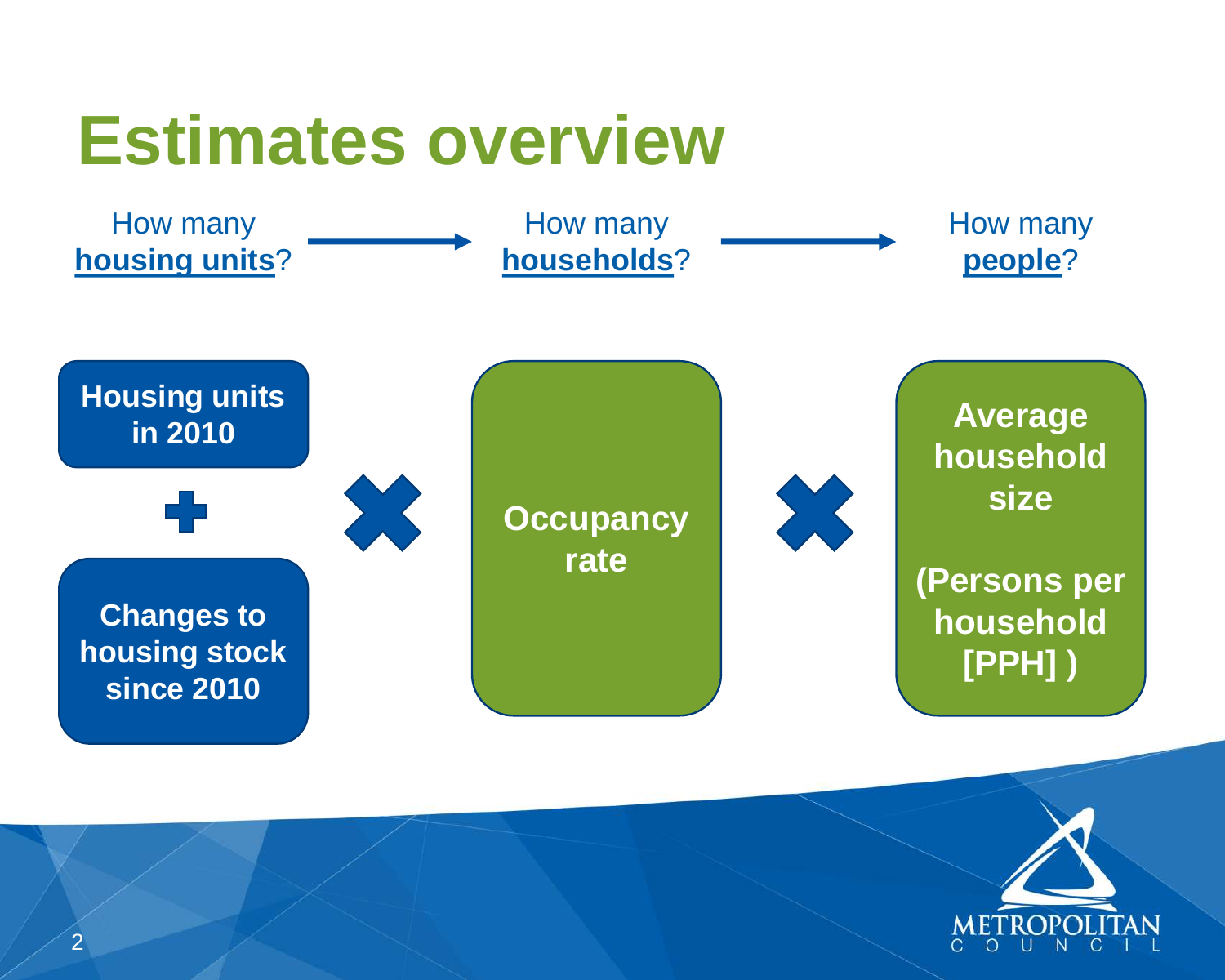





#### 2016 estimate



**Challenge #1: ACS five-year estimates may not reflect current housing market conditions**

Solution: Apply region-wide adjustments to approximate

#### current housing market conditions

### **Estimating occupancy rates**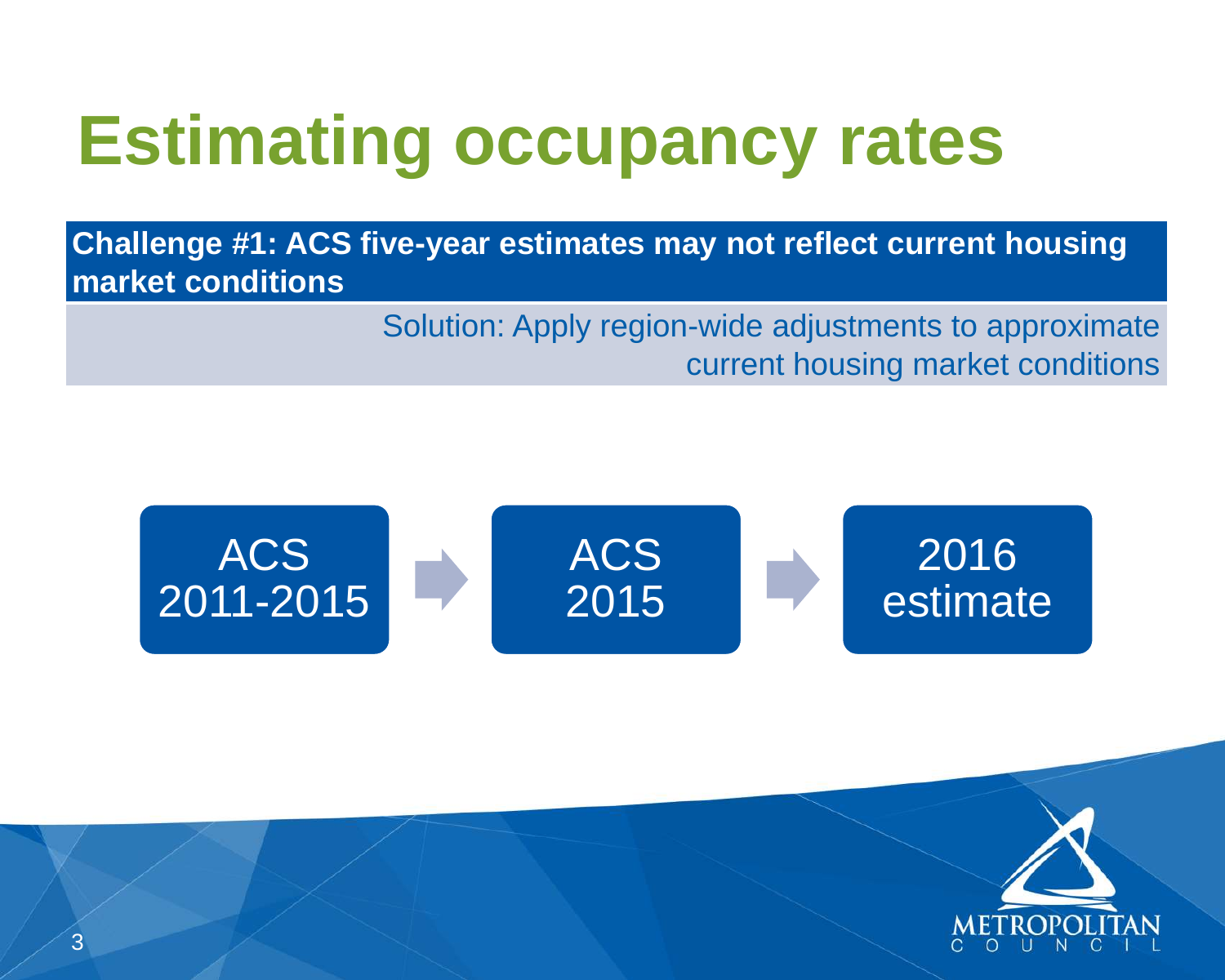





#### **Challenge #2: ACS sampling error may yield unreliable occupancy rates**

Solution: Reconcile each community's ACS-based occupancy rate with occupancy rates from complete-count data

### **Estimating occupancy rates**

|                                        |             | Lower the weight when:                                                   | Mpls. | <b>New Trier</b> |
|----------------------------------------|-------------|--------------------------------------------------------------------------|-------|------------------|
| Final<br>occupancy<br>rate<br>estimate | <b>ACS</b>  | <b>Margins of error are</b><br>wider                                     | 35%   | $0\%$            |
|                                        | 2010 Census | Large change in<br>housing stock mix                                     | 5%    | 93%              |
|                                        | 2010 Census | <b>Tract geography does</b><br>w/ USPS trend   not fit city borders well | 60%   | 7%               |

| Lower the weight when:                                   | Mpls. | <b>New Trier</b> |
|----------------------------------------------------------|-------|------------------|
| <b>Margins of error are</b><br>wider                     | 35%   | $0\%$            |
| Large change in<br>housing stock mix                     | 5%    | 93%              |
| <b>Tract geography does</b><br>not fit city borders well | 60%   | 7%               |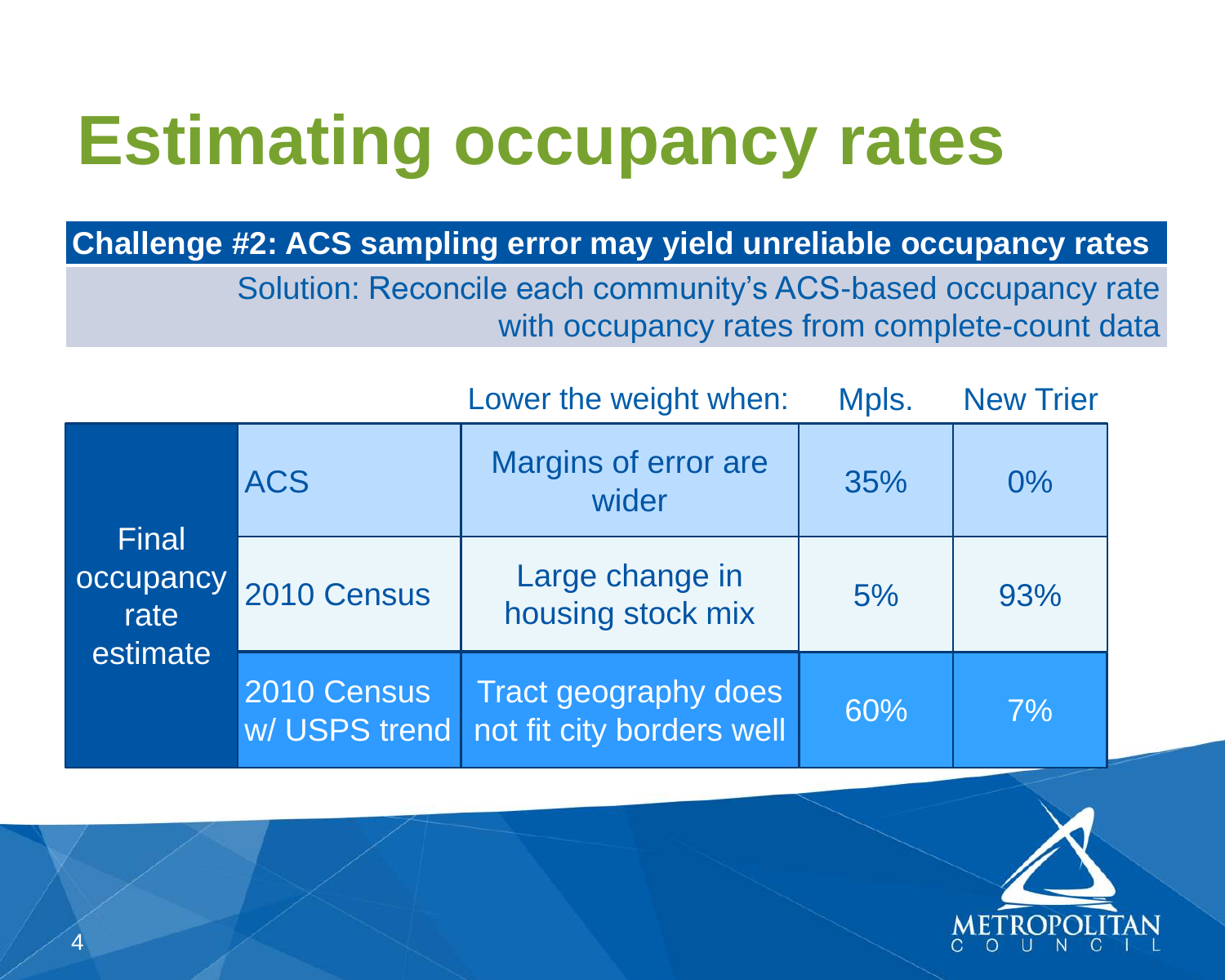



**Challenge #3: ACS sampling error may yield unreliable PPH** Solution: Reconcile ACS-based PPH figures with PPH

#### from complete-count data



## **Estimating average HH size**

Lower the weight when:

|                                                   |                                       | Lower the weight when: Mpls.         |     | <b>New Trier</b> |
|---------------------------------------------------|---------------------------------------|--------------------------------------|-----|------------------|
| Final<br>average<br>household<br>size<br>estimate | <b>ACS</b>                            | Margins of error are<br>wider        | 73% | $0\%$            |
|                                                   | 2010 Census                           |                                      | 9%  | 33.3%            |
|                                                   | 2000-2010 trend                       | Large change in<br>housing stock mix | 9%  | 33.3%            |
|                                                   | 2010 with county<br>trend in 1-yr ACS |                                      | 9%  | 33.3%            |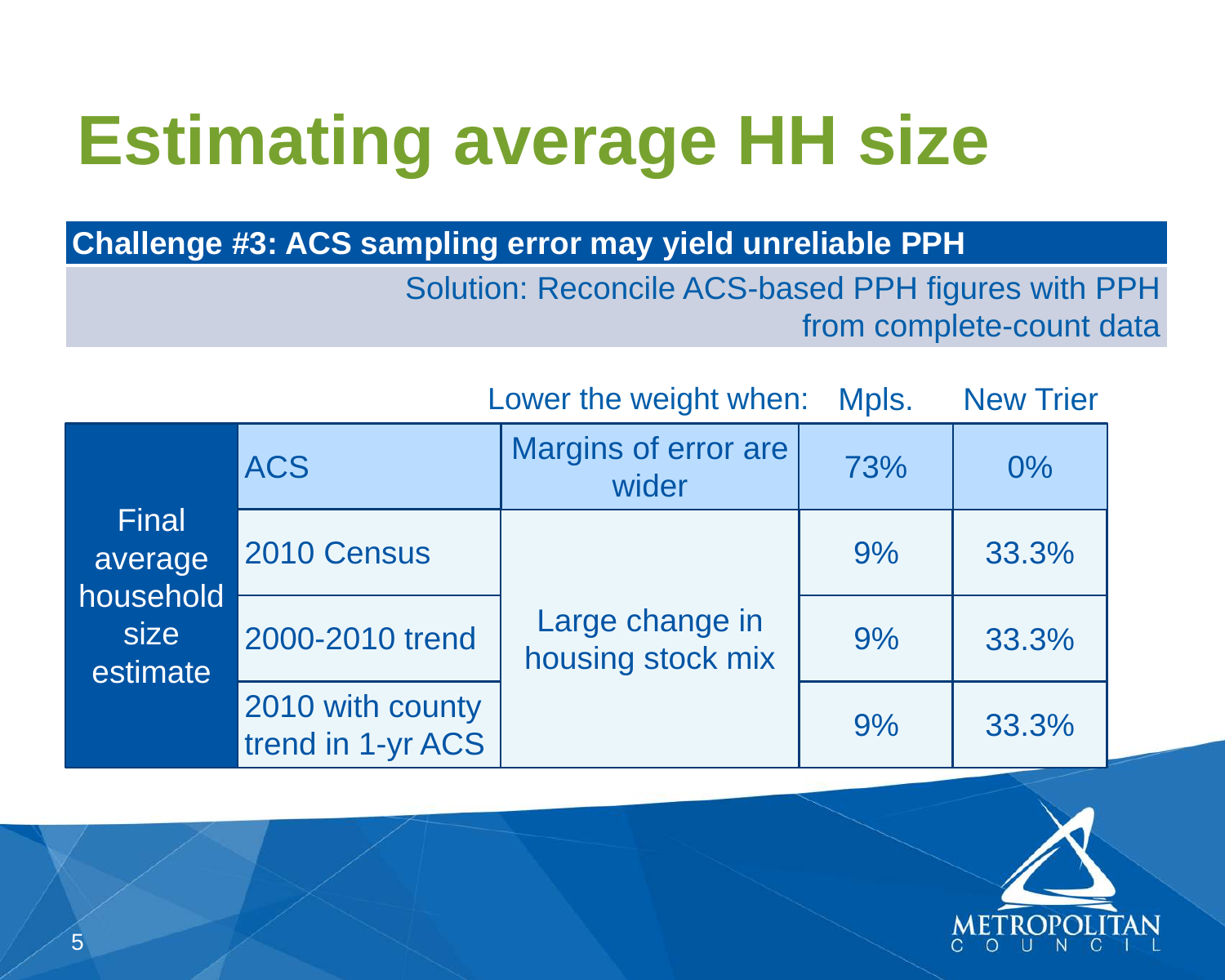### **Forecasts overview**

#### Total region population

- Regional economic model  $\rightarrow$  migration
- Natural increase

# • 2,485 Transportation Analysis



- Local forecasts
- Zones (TAZs)
- Land use model

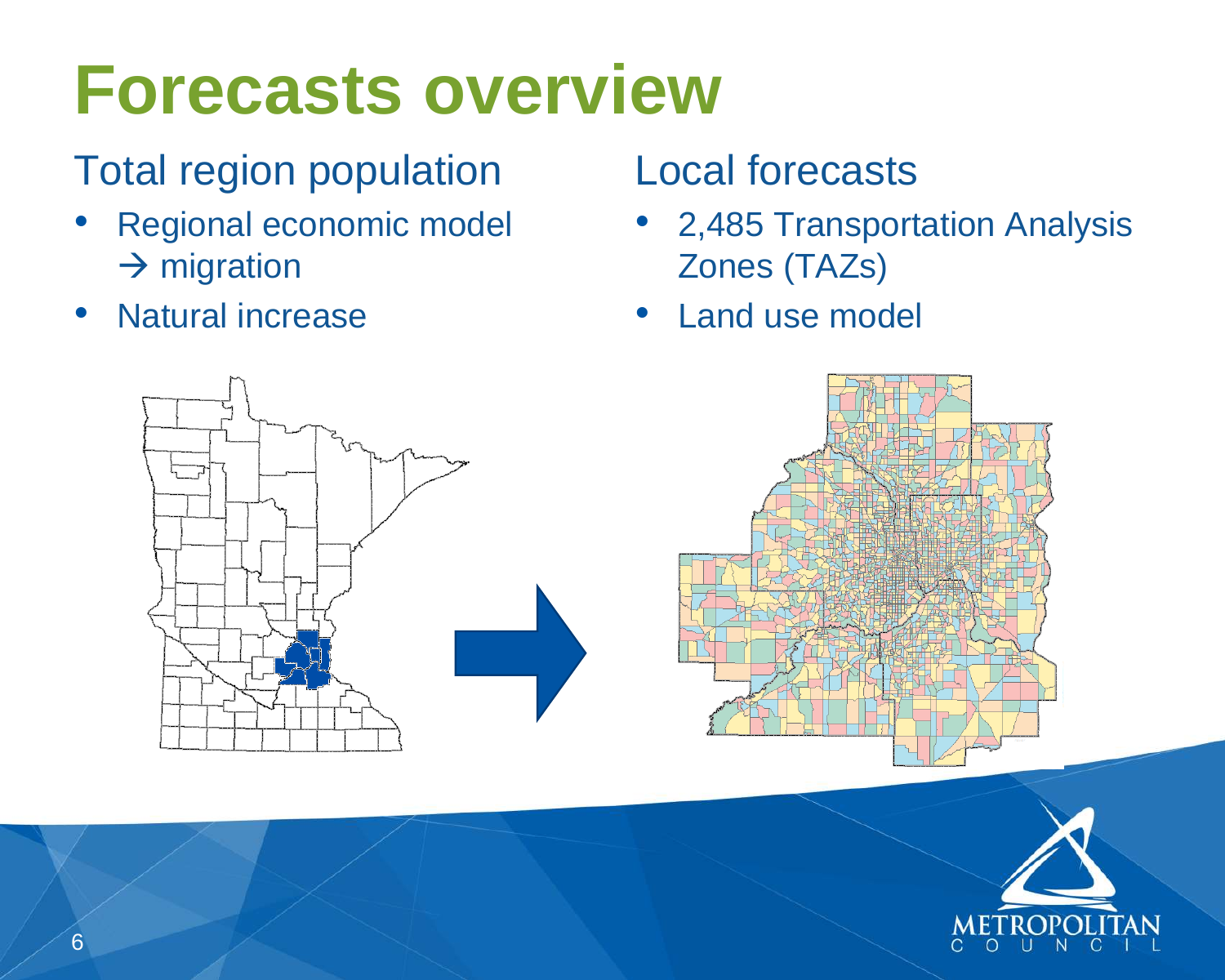# **Elaborating on forecasts: PUMS**

Forecast model produces households by:

| <b>Size</b> | <b>Race</b>  | <b>Householder age</b> |                 |  |       |  |  |
|-------------|--------------|------------------------|-----------------|--|-------|--|--|
|             |              | 15-34                  | $35 - 49$ 50-64 |  | $65+$ |  |  |
| $1 - 2$     | <b>White</b> |                        |                 |  |       |  |  |
|             | Of<br>color  |                        |                 |  |       |  |  |
| $3+$        | <b>White</b> |                        |                 |  |       |  |  |
|             | Of<br>color  |                        |                 |  |       |  |  |

#### Our transportation planners



need:

- Households by: – Size (8 categories) – Income (4 categories)
	-
	-
- People by:
	-
	- Gender (M/F) – Employment (FT/PT/None) – Student status (Y/N) – Age (10 categories)
	-
	-

ACS PUMS distributions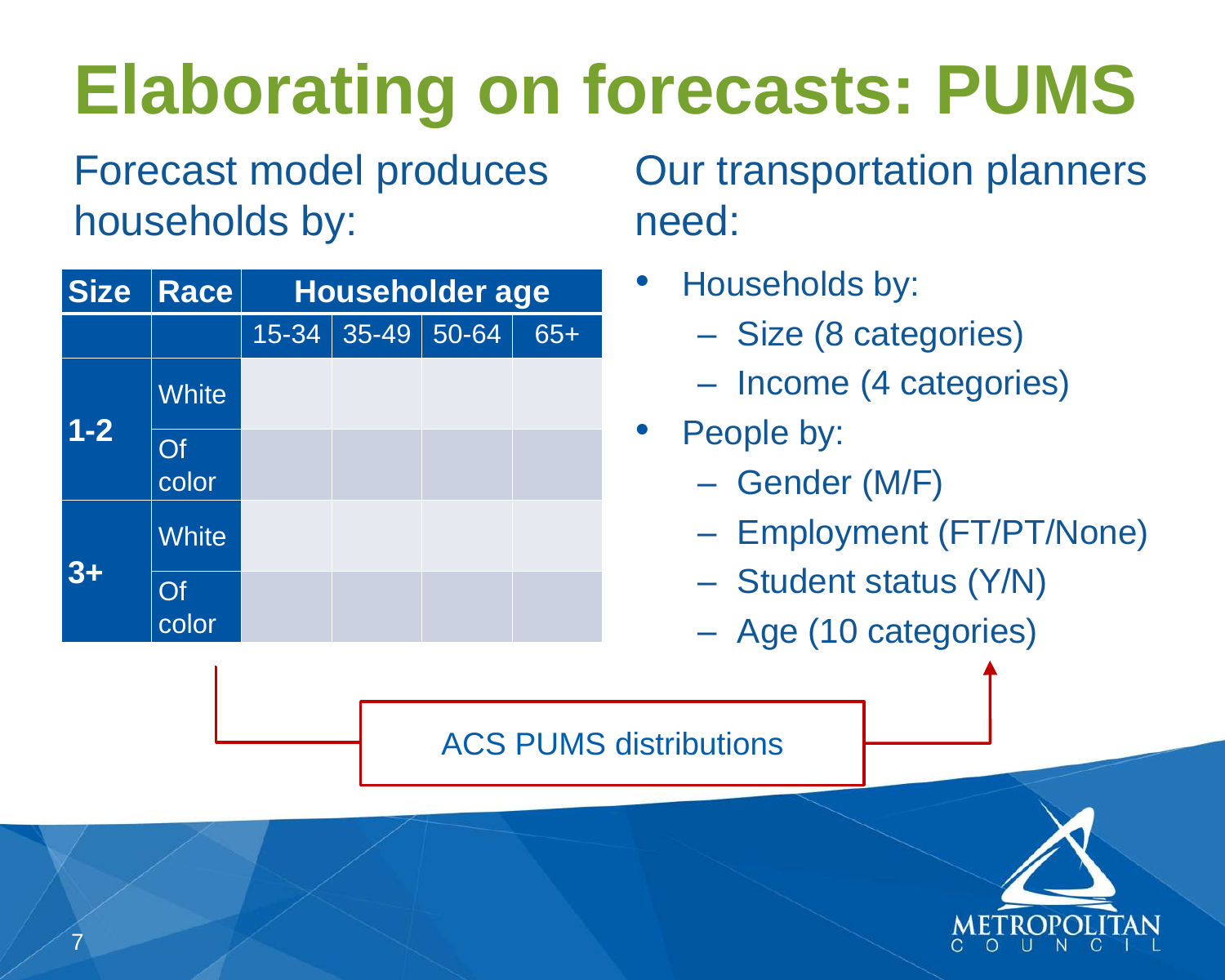## **Elaborating on forecasts: PUMS**

For example, we multiply these household forecasts:

# By these PUMS percentages of such households that have



| <b>Size</b>                              | <b>Race</b>  |         | Householder age |       |       | <b>Size</b> | <b>Race</b>  | Householder age |             |       |       |
|------------------------------------------|--------------|---------|-----------------|-------|-------|-------------|--------------|-----------------|-------------|-------|-------|
|                                          |              | 15-34   | 35-49           | 50-64 | $65+$ |             |              | 15-34           | $ 35 - 49 $ | 50-64 | $65+$ |
|                                          | <b>White</b> | 20      | 25              | 30    | 40    |             | <b>White</b> | 15%             | 20%         | 10%   | 10%   |
| $1 - 2$<br>Of<br>40<br>40<br>20<br>color | 10           | $1 - 2$ | Of<br>color     | 20%   | 20%   | 10%         | 20%          |                 |             |       |       |
| $3+$                                     | <b>White</b> | 30      | 40              | 20    | 10    |             | <b>White</b> | 10%             | 10%         | 10%   | 10%   |
|                                          | Of<br>color  | 50      | 40              | 10    | 5     | $3+$        | Of<br>color  | 16%             | 15%         | 20%   | 20%   |

an income under \$35K: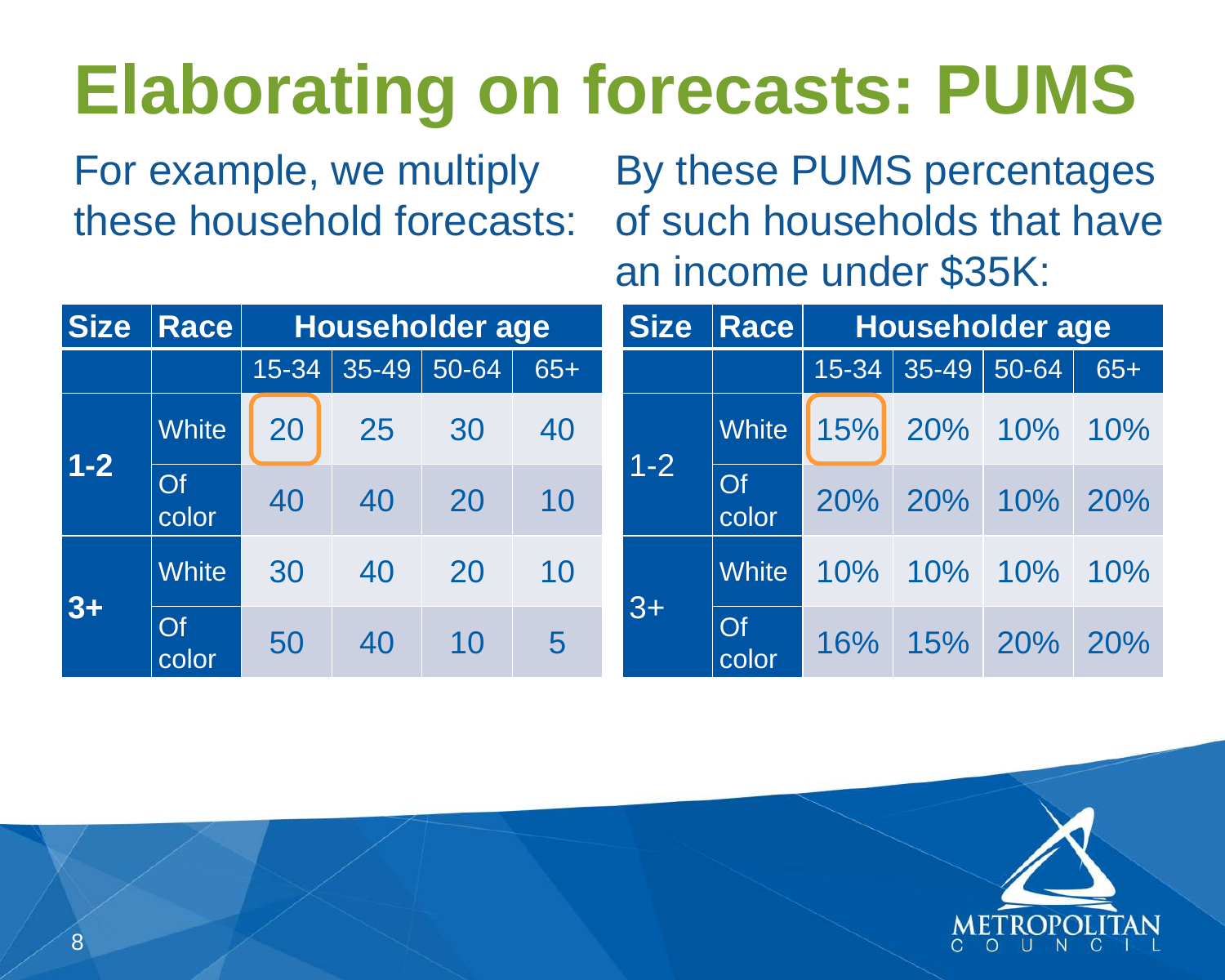

## **Elaborating on forecasts: PUMS**

And get these numbers of households with income under \$35K:

| <b>Size</b> | Race         | <b>Householder age</b> |                  |                |                |  |  |  |
|-------------|--------------|------------------------|------------------|----------------|----------------|--|--|--|
|             |              | $15 - 34$              | 35-49            | 50-64          | $65+$          |  |  |  |
| $1 - 2$     | <b>White</b> | 3                      | 5                | 3              | $\overline{4}$ |  |  |  |
|             | Of<br>color  | 8                      | 8                | $\overline{2}$ | $\overline{2}$ |  |  |  |
| $3+$        | <b>White</b> | 3                      | $\boldsymbol{4}$ | $\overline{2}$ | 1              |  |  |  |
|             | Of<br>color  | 8                      | 6                | $\overline{2}$ |                |  |  |  |

#### • 62 total households with income under \$35K in

### • Repeat for other income categories, then all other



- this TAZ
- characteristics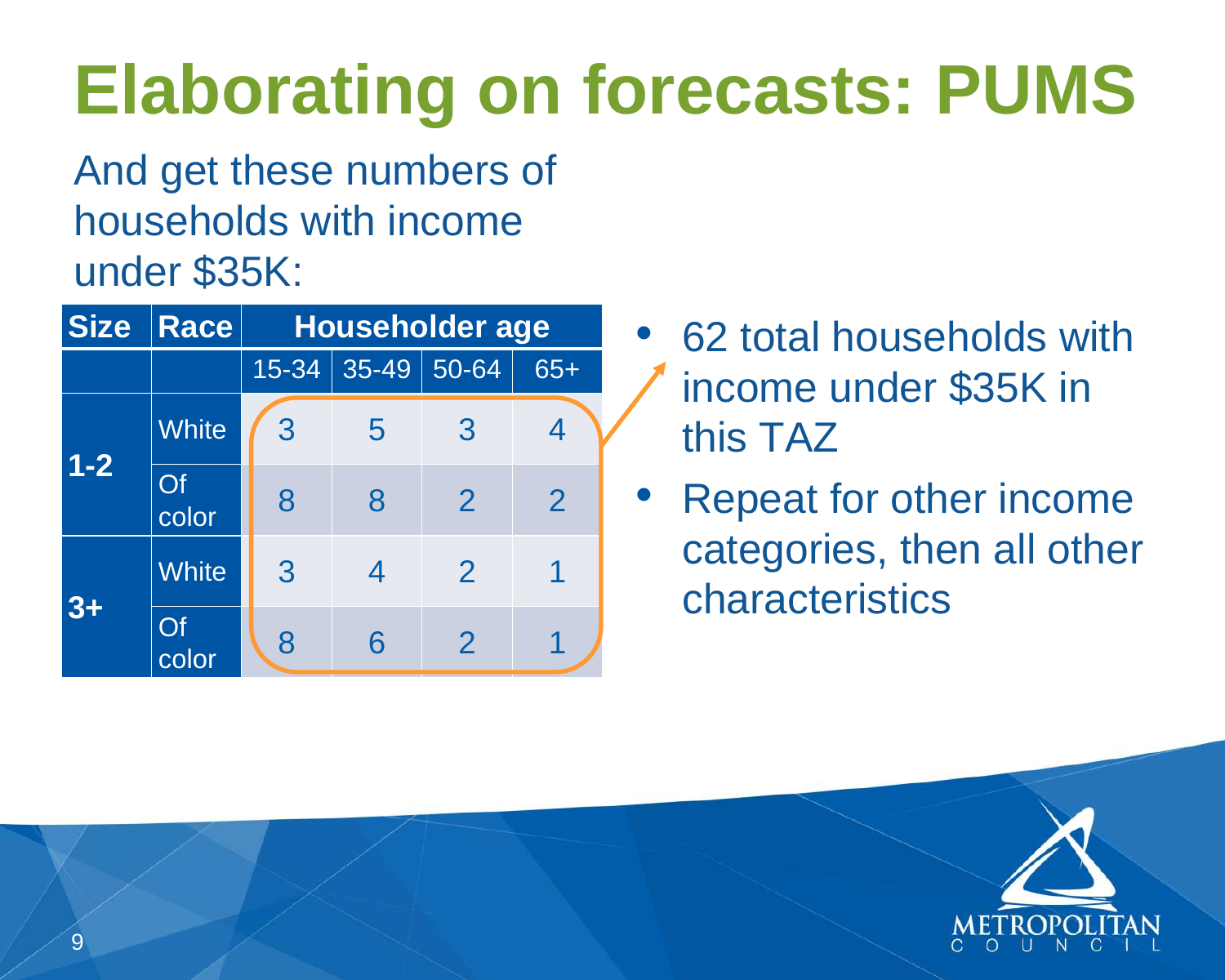

- Raking to the forecasted age distribution (reflecting an aging population)
- Implement age-specific distributions for employment and student status (also reflecting an aging population)
- Have to make sure that the resulting household size distribution multiplies out to the population in households!

# **Refinements to elaborations**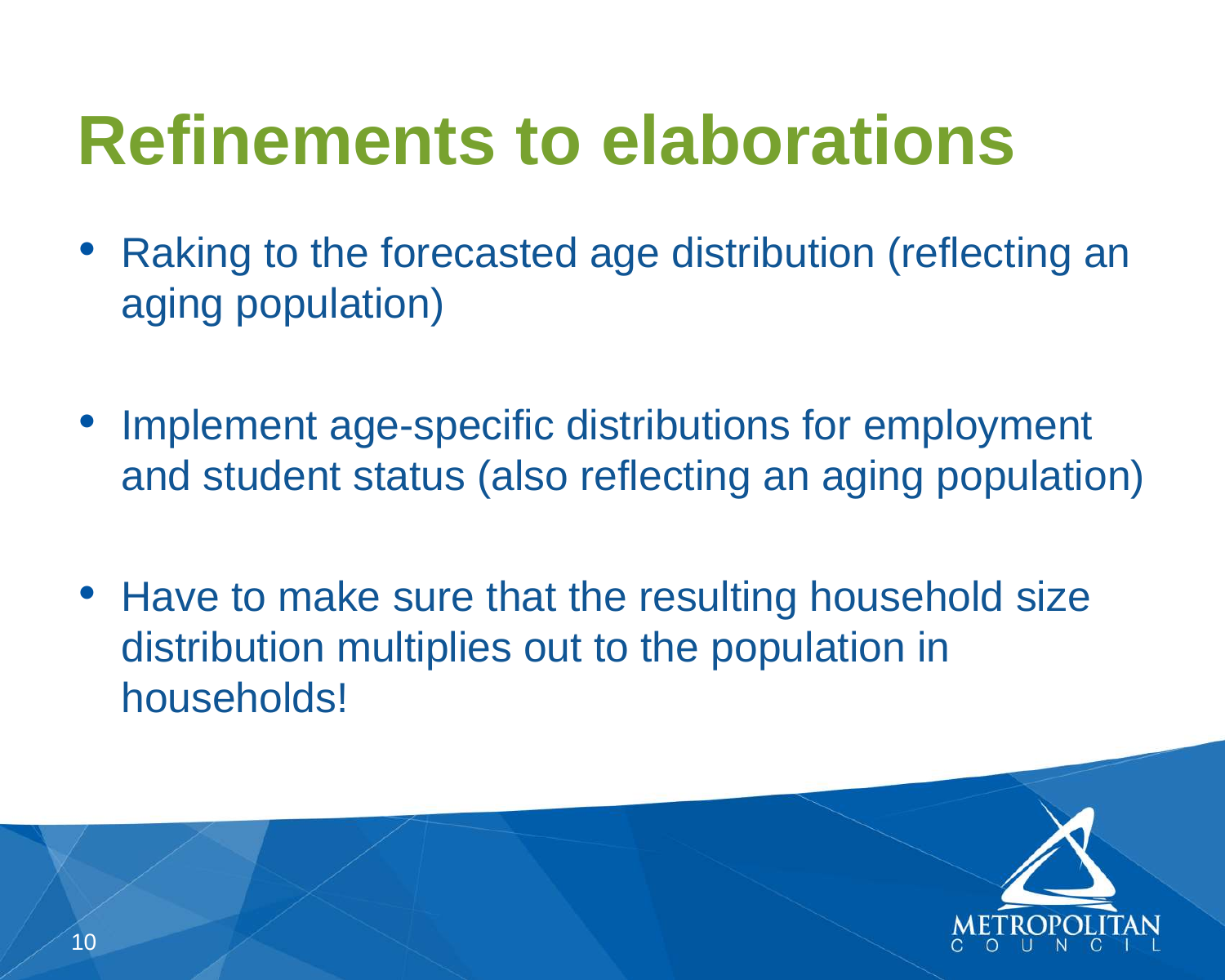**P** in

Let's say our forecasts yield 50 households and 150 people in households in a TAZ. PUMS breakdown *Vields*:

### **Refinements to elaborations**

| (A) Household<br>size | (B) Households<br>(broken down<br><b>with PUMS)</b> | <b>Implied people</b><br>households<br>$(A \times B)$ |
|-----------------------|-----------------------------------------------------|-------------------------------------------------------|
| 1 person              | 5                                                   | 5                                                     |
| 2 people              | 13                                                  | 26                                                    |
| 3 people              | 10                                                  | 30                                                    |
| 4 people              | 15                                                  | 60                                                    |
| 5 people              | 4                                                   | 20                                                    |
| 6 people              | $\overline{2}$                                      | 12                                                    |
| 7 people              |                                                     |                                                       |
| 8+ people             | $\blacksquare$                                      |                                                       |
| <b>Total</b>          | 50                                                  | 160                                                   |

The PUMS distributions may create household sizes that are inconsistent with the population in **160** households!

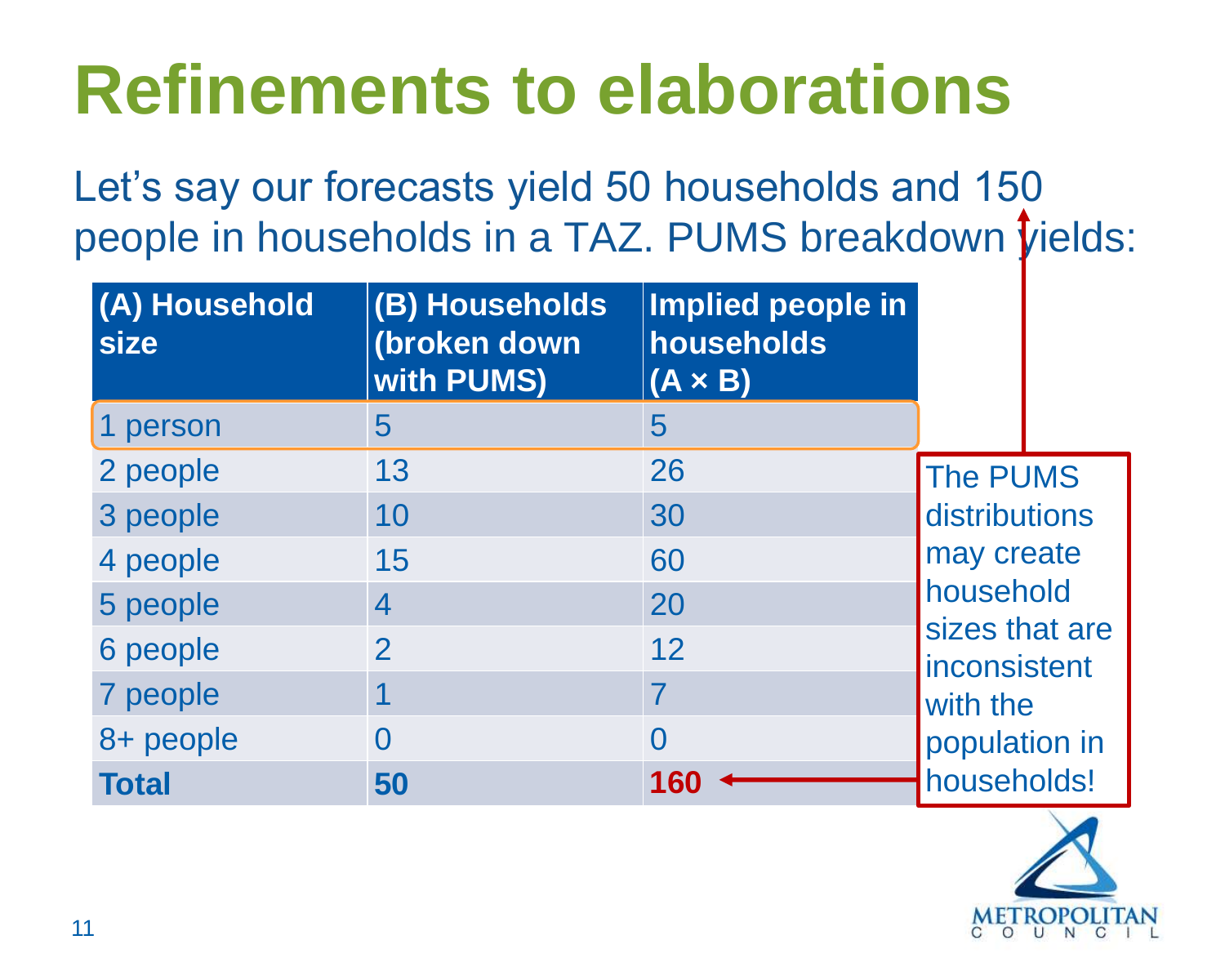# **Refinements to elaborations**

Shuffle households to have them multiply out to 150 people:

# **(D) Implied people in households (A × C)** <del>160</del> 156 (-4)

ME I ROPOLI IAN

| (A) Household<br>size | (broken down<br><b>with PUMS)</b> | (B) Households (C) Households<br><b>adjusted from</b><br><b>PUMS)</b> | $ $ (D) Implied possible<br>in household<br>$(A \times C)$ |    |        |
|-----------------------|-----------------------------------|-----------------------------------------------------------------------|------------------------------------------------------------|----|--------|
| 1 person              | 5                                 | 6                                                                     | $\overline{\Theta}$                                        | 6  | $(+1)$ |
| 2 people              | 13                                | 13                                                                    | 26                                                         |    |        |
| 3 people              | 10                                | 10                                                                    | 30                                                         |    |        |
| 4 people              | 15                                | 15                                                                    | 60                                                         |    |        |
| 5 people              |                                   | 3                                                                     | 20                                                         | 15 | $(-5)$ |
| 6 people              |                                   | $\mathbf 2$                                                           | 12                                                         |    |        |
| 7 people              |                                   |                                                                       |                                                            |    |        |
| 8+ people             |                                   |                                                                       |                                                            |    |        |
| <b>Total</b>          | 50                                | 50                                                                    | <b>160 156</b>                                             |    | $(-4)$ |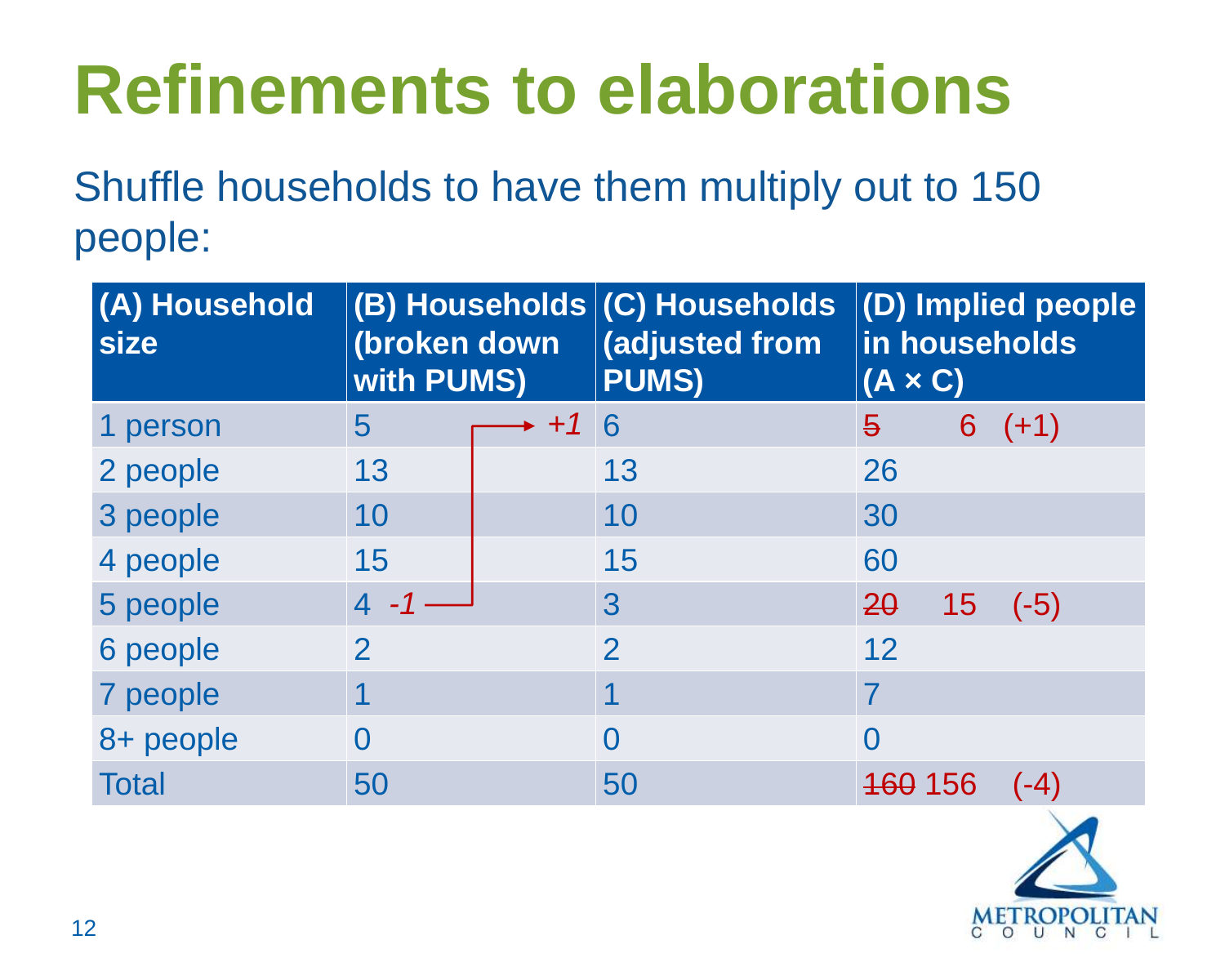### **(D) Implied people in households (A × C)**  $26$  34 (+8)  $30 \t 24 \t (-6)$ 60 52 (-8) 156 150 (-6) ETROPOLITAN

| (A) Household<br>size | <b>(B) Households (C) Households</b><br>(broken down<br><b>with PUMS)</b> | <b>adjusted from</b><br><b>PUMS)</b> | (D)<br>in<br><b>(A)</b> |
|-----------------------|---------------------------------------------------------------------------|--------------------------------------|-------------------------|
| 1 person              | 5                                                                         | 6                                    | 6                       |
| 2 people              | $+417$<br>13                                                              |                                      | 26                      |
| 3 people              | $10 - 2$                                                                  | 8                                    | 30                      |
| 4 people              | $15 - 2$                                                                  | 13                                   | 60                      |
| 5 people              | 4                                                                         | $3\overline{3}$                      | 15                      |
| 6 people              |                                                                           | $\overline{2}$                       | 12                      |
| 7 people              |                                                                           |                                      |                         |
| 8+ people             |                                                                           |                                      |                         |
| <b>Total</b>          | 50                                                                        | 50                                   |                         |

# **Refinements to elaborations**

Shuffle households to have them multiply out to 150 people: